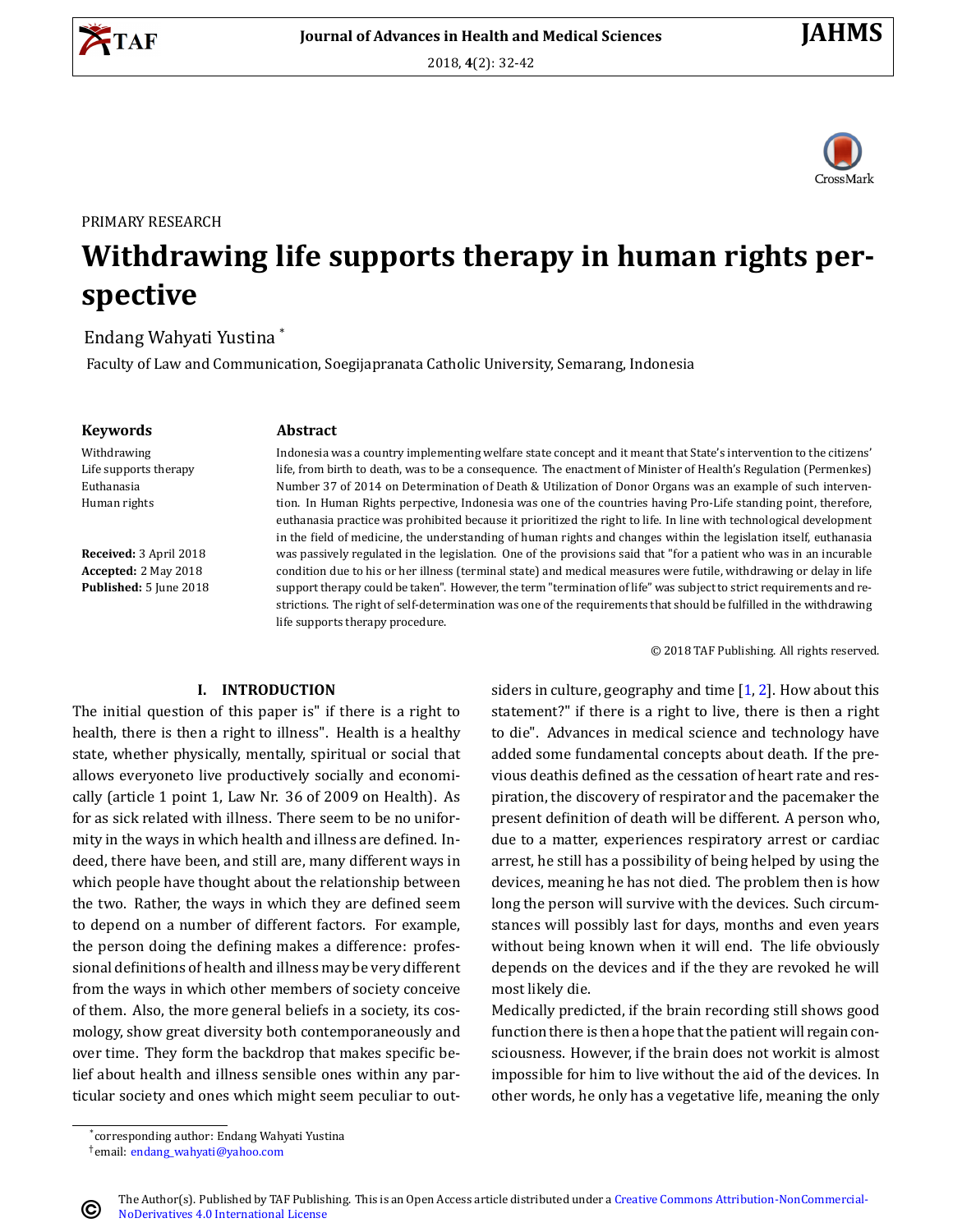body cells that are still showing signs of life. With so, it is now known as brain stem die or brain death (MBO) which indicates that the brain is no longer functioning  $[3, 4]$  $[3, 4]$ .

In such circumstances the patient's family commonly are to ask the doctor to immediately end the patient's suffering by removing all the supporting devices. The issues arising are: first, will the doctor deliberately remote the devices that will certainly end the patient's life? Secondly, does the doctor have the rights to do so without being subject to legal sanctions? It will be even more complicated if it is arequest of the patient's family because of socio-economic reasons so that the family forces to bring the patient home. In this case it is clear that the one having authority to remove all the devices is the doctor in duty  $[5, 6]$  $[5, 6]$  $[5, 6]$ . Case examples of appeals for the release of life aids often occur in the field of health services, especially hospital services. For example is the case of Charlie Gard, an 11-month-old British infant who finally had his last breath on Friday  $(28/7/2017)$  after his breathing devices were stopped by the Great Ormond Hospital (USA) according to the family spokeswoman as broadcasted by KABC-TV on Sunday (7/30/2017). Charlie suffered from a rare genetic disease, a mitochondrial depletion syndrome, which caused brain damage and made him unable to breathe unaided. The case of Charlie Gard becomes a controversial legal dispute until now and Pope Francis even gave a support to Charlie's parents, Chris Gard and Connie Yates [\[7\]](#page-10-6).

In Canada, the starting point for the authority to withhold or withdraw treatment of an incompetent patient is the case of R.L. In this case a child, apprehended because of alleged abuse, was in a Persistent Vegetative State (PVS). Child and Family Services, based on their governing statute, obtained an order allowing them to provide consent for the doctors to impose a Do Not Resuscitate (DNR) order on the child. The parents appealed the order. The Manitoba Court of Appeal held that "neither consent nor a court order in lieu is required for a medical doctor to issue a non-resuscitation direction, where in his or her judgment, the patient is in an irreversible vegetative state." As for the wishes of the parents, or the child's Guardian, their wishes should be taken into account, but their consent or approval is not required [\[8,](#page-10-7) [9](#page-10-8)].

A case happening in Canada could be used as an example of a policy to overcome the dilemma for people in a terminally ill condition. The case story was as follows. Last February, in deciding Carter v. Canada (Attorney General), the Supreme Court of Canada unanimously declared ss. 241(b) and 14 of the Criminal Code to be of "no force or effect" thereby eliminating the prohibition against physician-assisted death for competent and consenting adults who suffer from an intolerable medical condition. In short, assisted death-in a narrow context-is no longer considered an indictable offence. In rendering its decision the Court suspended this declaration for one year (until February 6, 2016), to allow Parliament time to pass new legislation. Earlier this month, the Attorney General of Canada applied to the Court for a six-month extension of time to draft this legislation. Last week, in a 5/4 ruling (with Chief Justice McLaughlin dis-senting), the Court granted the application [\[10](#page-10-9)]. Based on the court decision there were fundamental changes related to the treatment given to people in certain medical conditions. Once the law comes into effect, any Canadian facing "a grievous and irremediable medical condition (including an illness, disease or disability) that causes enduring suffering that is intolerable to the individual in the circumstances of his or her condition" may pursue a physician-assisted death. Parliament has until June 6, 2016 to implement new legislationwhich will reflect the decision in Carter  $[11]$  $[11]$ .

An appeal to release life aids on October 22, 2004 had been asked by a husband named Panca Satria Hasan Kusuma because he could not bring himself to see his wife named Again Isna Nauli, 33 years old, who was lying comatose for 3 months post Caesarean surgery. Besides, the inability to bear the burden health care costs was to be an excuse too. The application for euthanasia was submitted to the Central Jakarta District Court. This case was one of euthanasia forms that was beyond the patient's wishes. This appeal was eventually rejected by the Central Jakarta District Court (Indonesia) and after having intensive care the patient's condition (7th January 2005) had progressed in her recovery[[12\]](#page-10-11).

The case examples above represent many similar cases that often become a dilemma that must be faced by the world of health, especially hospitals. The problems arise in line with technological advances in the field of medicine producing these findings that it allows prediction of a disease. Therefore, it raisesconsideration to do "life termination" because of some reasons. If a patient or his family is in a "hopless situation"added with a fact that the cost of health care is not cheap it will be a reason for cessation of life aids under certain conditions.

Problems arise when the cessation of life aids action is confronted with the patient's right to health care which is actually a basic right derived from human rights. Is the cessation of life aids a fulfillment of the right to "die"? The emergence of the right to die problem is caused by continuous patient suffering. Despite the advanced technology is dicovered suffering cannot beeliminated altogether. This contin-

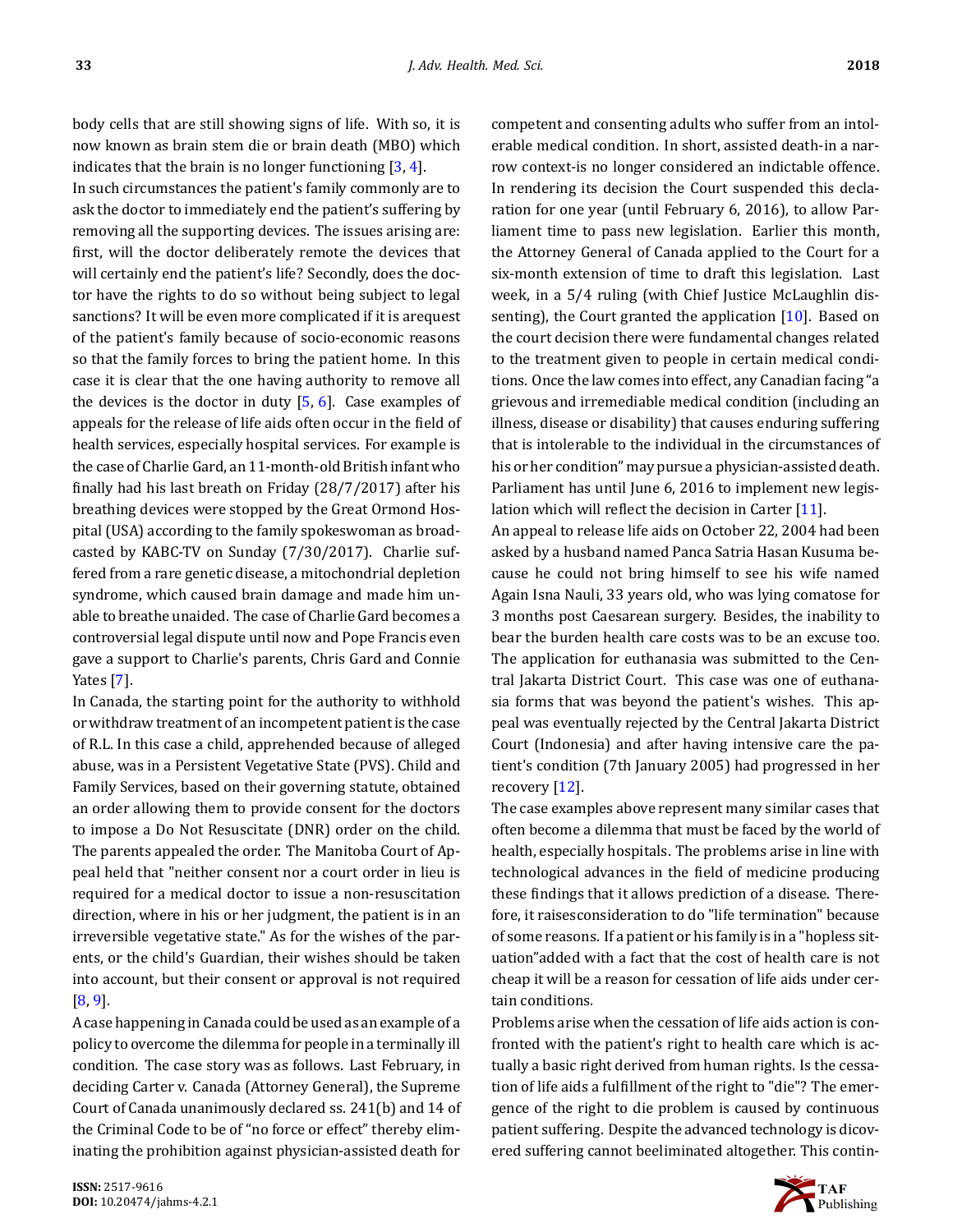uous suffering causes the patient or the family sometimes unable to bear the burden, both moral and material.

#### **II. RESEARCH METHOD (METHOD)**

This research used normative-legal approach meaning this is a doctrinal-legal research or is also called library or documentaryresearch. As a doctrinal-legal research this referred only to written regulations and other legal materials before were then analyzed and accomplished based on those materials.A normative-legal research was conducted by considering that the starting point of the research wasanalysis of legislations or laws conceptualized as rules or norms in positive laws which were used as a benchmark of deemed appropriate human behavior. Therefore, the data type were secondary consisting of primary, secondary, and tertiary legal materials. Besides, this research applied deductive thinking method and coherent truth criterias. Deductive thinking method means as a way of drawing conclusions from general things in nature,which have been verified before, and are then led to special things in nature.

The normative-legal approach in this study was done by just elaborating library materials or secondary data. The study was referred to law principles, especially related to human rights and then related to the regulations of life aids termination. An inventory of legal provisionsconcerning human rights and health services was made. The provisions of the existing positive lawswerethen systematically analyzed based on legislative hierarchies, namely starting from State's Constitution (UUD 1945), the Acts on Human Rights, on Health, on Hospital, and on Medical Practices beside the Regulation of the Minister of Health Nr. 37 of 2014 Death Determination and Donated Organs Utilization.

The specification of this research was descriptive-analytical meaning that it will make a systematical, factual and accurate description regarding the facts, nature and relationship of the phenomena or symptoms and to analyzethem in order to look for a cause and effect relationship between a norm and a principle. These would be then consistently, systematically, and logically described. Specifically this research would make a comprehensive description of the relationship between the provisions regarding the life aids termination and human rights principles.

The data type were secondary consisting of primary, secondary and tertiary legal materials. The primary ones are binding legal materials consisting of basic norms, basic regulations, and legislation. These would provide an overview of the norms in health services related to the act of life aids termination and human rights principles.Secondary legal materials were the materials that would provide explanationsto the primary legal materials. These second legal materials could be research results, textbooks and journals and the use of them was to provide a kind of clue or inspiration to researchers. Meanwhile, the tertiary legal materials could be dicitionaries, both general and specific dicitionaries like law dictionary, medical dictionary, etc. The tertiary legal materials would help researchers in defining and giving understanding the technical terms used in the study. The next step after getting the data was to make an inventory of articles and paragraphs of the existing rules that would probably be used as research objects. The inventorywas then followed by systematization or classification of the materials. A juridical analysis using the human rights principles was made before making a consistent, aesthetic and simple scientific construction covering the whole classified materials obtained Data processing and analysis were to answer the legal issues that was formulated in the research questions. It of course involved scientific reasoning activities on legal materials analyzed using induction, deduction and abduction reasoning. The data were processed through the stages below:

a) Data verification: to avoid data errors and incorrectness. The data obtained were reexamined if there were still shortcomings or not.

b) Data editing: to find out the useful data obtained from various literatures. This stage is necessary to see if data is sufficient or not to proceed to the next process.

c) Data systematics: to group the data systematically. The edited and marked data according to their classification and problem sequencewere reviewed.

d) Data presentation: to present the analyzed data by describing them in the form of sentences that were consistent, logical, effective and systematic to make the data easier to be interpreted and constructed. This stage also provided a causal relationship of the existing problems and described them consistently and logically in accordance with the research question, namely to describe whether life aids termination met human rights principles.

#### **III. HEALTHY AS HUMAN RIGHTS**

Human rights that are today named, among others, "human rights, the right of man" which in principle can be defined as "the rights which are possessed by human being by natures which are inseparable from his essence and is therefore sacred". Thus, human rights can be regarded as a basic right possessed by the human being as a God-given gift born. Human rights cannot be separated from the existence of the human being itself. From this understanding it is actually a struggle to defend human rights that may be as the age of

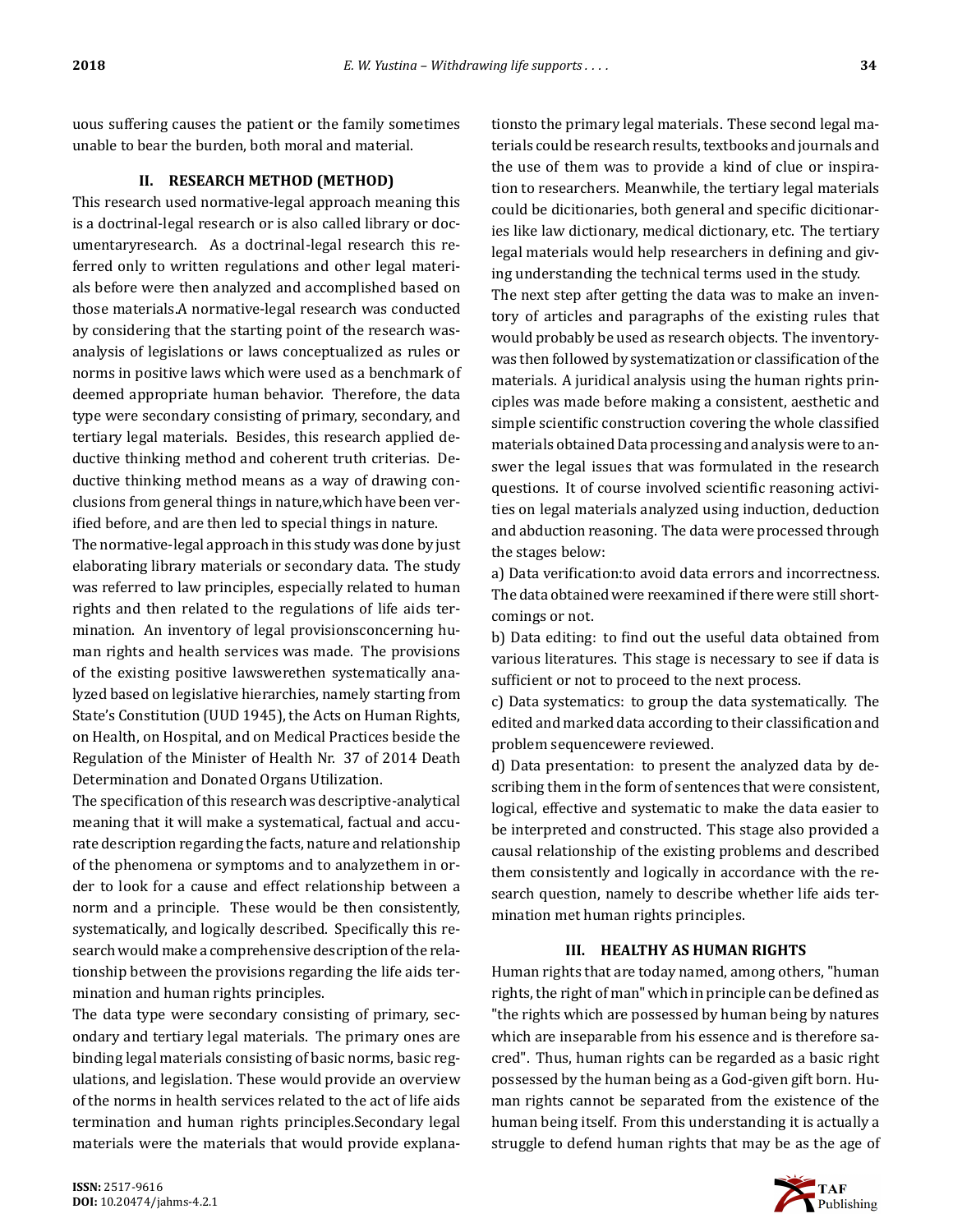mankind itself  $[5]$ . Rights are justified claims that individuals and groups can legitimately make upon other individuals or a social group or institution. To have a right is to be in position to determine by one's choices what others should or should not to do[[5](#page-10-4)]. The main substance of human rights, is freedom and the right to privacy. Freedom is the ability of a person to make his choice. Philosophically the essence of human freedom lies in man's self-determination [\[13](#page-10-12)]. This year marks the 70th anniversary of both the birth of human rights law through the Universal Declaration of Human Rights (UDHR) and the birth of global health governance through the World Health Organization (WHO). Over the past 70 years, human rights have developed under international law as a basis for public health, providing a foundation for human rights realization through public health practice. Yet this "health and human rights" movement now faces unprecedented threats amidst a shift toward populism—with the populist radical right in ascendance in the United States and in countries throughout the world [\[14](#page-10-13)].

There are still wrong opinions that the human right is identic to the western world. But it can not be the reason not to oblige the human right. The human right is universal's problem, but also contextual. In line to what Magnis-Suseno has said that the human right is a modern phrase. In the traditional context, there are not so many questions about the human right because the traditional social structure are able to protect the individual's rights. Indonesia as the modern country gets the impact, in which the people has turned into more individualistic (than the traditional people). For further explanation, the human right is actually not about individualism. Otherwise, the assurance of human right is the solidarity sign and social care inside the society, such as the protection of those in needs socially and economically. Hence, the human right is universal substantially, but it is contextual for the relevances (actualization) concept[[15\]](#page-10-14). As explained above there is actually a relationship between health and human rights. The condition of one's health may be a reflection of whether the human rights principles have been fulfilled to him or her. The social determinants of health and human rights describe where and how we live and thrive. They express our actual and optimal conditions of housing and nutrition; our social, cultural, and spiritual connections; our access to education, health, and social services; and our ability to be fully involved in our societies through expression, mobility, association, work, and engagement with the formal political process. Ultimately, they are different yet overlapping measures and languages of human well-being and self-actualization. The connection between these deeply related but, until recently, rarely linked conceptual frameworks was made explicit in the 2008 report of the WHO Commission on the Social Determinants of Health (CSDH). This seminal report comprehensively outlined the imperative to scale up the global focus on the social determinants as a matter of social justice, the absence of which was "killing people on a grand scale" [\[11](#page-10-10)]. In health literature there are some terms used to refer to human rights in the health field, such as "human rights to health", "the rights to attainable standard to health"[\[7\]](#page-10-6). The idea of the rights to health as human rightsremains developing both in national and international laws. Article 4 of the Act Nr. 23 of 1992 on Health (which was amended by the Act Nr. 36 of 2009) stated that "every person has the same rights in obtaining optimal health status" meanwhile in international law various human rights instruments had developed, including International Covenant on Economic, Social and Cultural Rights (ECOSOC) established in 1966. Article 12 paragraph (1) of the Covenant stated that "everyone has the right to enjoy the highest standards that can be achieved for physical and mental health". (The Covenant had been ratified by the Act Nr.  $12$  of 2005 [\[7\]](#page-10-6). One of the rights that sourced from the human right is the right of health. Health is the base of recognization in humanity degree, without health, someone will not be able to get their rights. The right of health as the human right is approved and ruled by various international and national's instument [\[3\]](#page-10-2).

In Article 1 point 1 of the Act Nr. 39 of 1999 on Human Rights, hereinafter named as Human Rights Act, human rights are meant as "a set of rights inherent in the nature and existence of human beings as creatures of God Almighty and is His grace which must be respected, upheld and protected by the state, law, government and every person for the honor and protection of human dignity". Human rights are inherent rights of man because of his nature as a human being. Such rights are derived not as gifts from others or gifts from the state. Human rights are given without distinction between one individual and another. The first basic right is the right to life bringing consequences of other rights including the right to health.

The WHO mention in her factsheet no. 31 "right to health" that the right to health is an inclusive right  $[16]$ . According The WHO, the right to health contains freedoms: they include the right to be free from non-consensual medical treatment such as forced sterilization, and to be free from torture and other cruel, inhuman or degrading treatment or punishment[[13\]](#page-10-12).

The social determinants of health and human rights describe where and how we live and thrive. They express

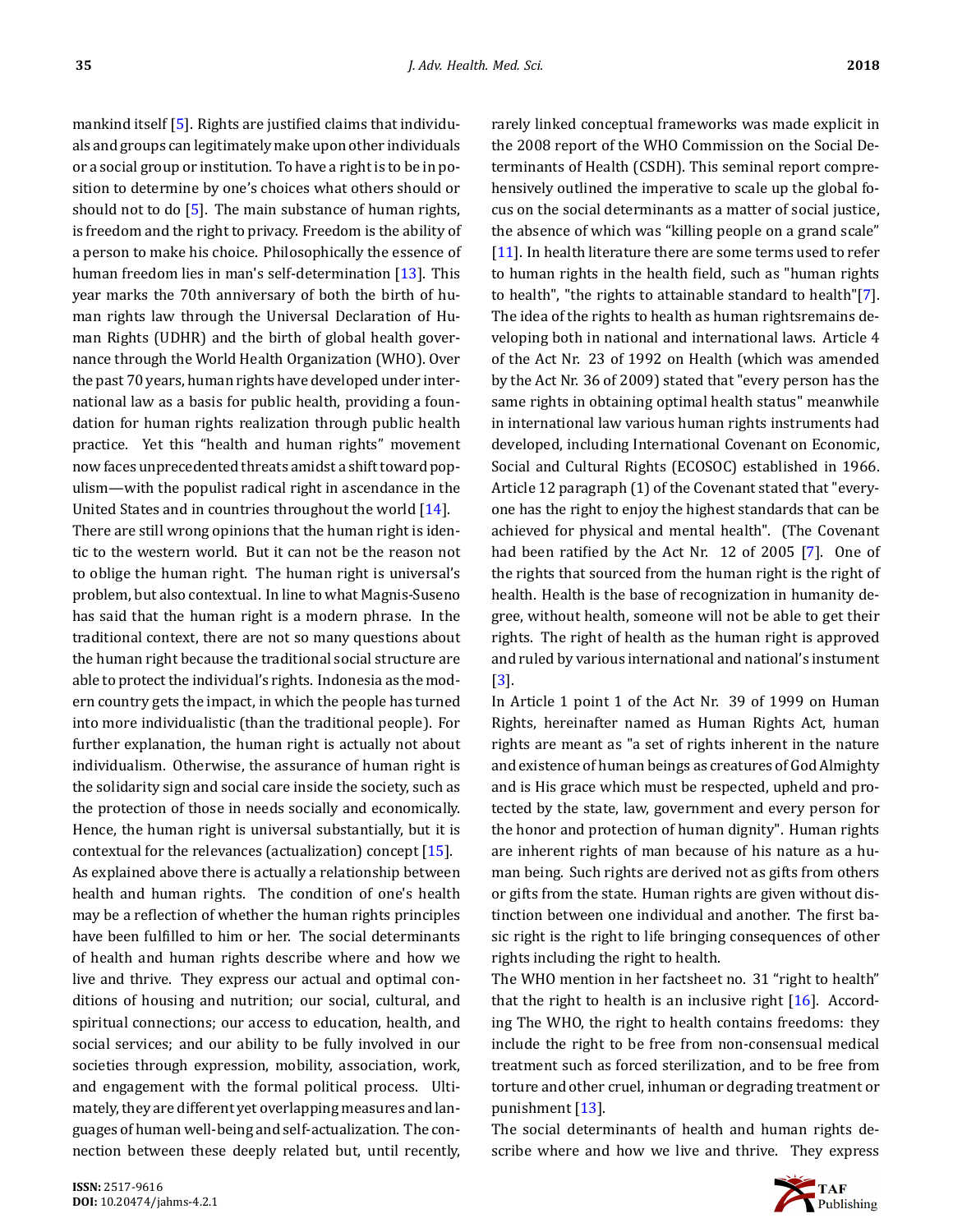our actual and optimal conditions of housing and nutrition; our social, cultural, and spiritual connections; our access to education, health, and social services; and our ability to be fully involved in our societies through expression, mobility, association, work, and engagement with the formal political process. Ultimately, they are different yet overlapping measures and languages of human well-being and self-actualization. The connection between these deeply related but, until recently, rarely linked conceptual frameworks was made explicit in the 2008 report of the WHO CSDH. This seminal report comprehensively outlined the imperative to scale up the global focus on the social determinants as a matter of social justice, the absence of which was "killing people on a grand scale"[[17\]](#page-10-16).

Health care is a human right, which is afforded protection in all manner of international treaties and Constitution [\[13\]](#page-10-12). The right to medical care is part of universal human rights specifically formulated in the Universal Declaration of Human Rights. The right is contained in Article 25 stating that: "everyone has the right to a standard of living for the health and well-being ofhimself and of his family, including food, clothing, housing, and medical care ".

In Republic of Indonesia Laws number 12 year 2005 about The Ratification International Covenant On Civil And Political Rights, in part of a word determination, it states that "human right is a basic right in which naturally stick to human, universally and long last, thus it should be protected, respected, defended and should not be ignored, reduced or stole by anyone."

In the human rights concept the right to obtain adequate health care is a constitutional right for every citizen as mandated by Article 28 H paragraph (1) of the 1945 Constitution stating that "every person shall have the right to have a prosperous and spiritual life, to dwell, to get a good and healthy environment and rights to health care". Health is a part of human rights. Health rights are also formulated in the Human Rights Act Article 9 paragraph (3) which states "everyone is entitled to a good and healthy environment".

Article 1 point 1 of the Act Nr. 36 of 2009 on Health, hereinafter named as Health Act, defines health as "healthyphysical, mental, spiritual and social conditions that enable every person to live socially and economically productive". Optimal health degree achievement can be realized through the provision of adequate health services for all Indonesian people. Through the provision of health services everyone can easily access health services at health facilities. Article 4 of the Health Act states that "everyone has the right to a healthy life", then in Article 5 paragraph (2) states that "everyone has the right in obtaining safe, quality and affordable health services" whereas Article 6 states that "everyone is entitled to a healthy environment for health status achievement". The mention of the word "every person" in this Actrefers any person without exception and there shall be no discrimination in respect of health.

The right to a healthy life is a fundamental right to be guaranteed because health is part of every human's primary needs. A healthy condition of body and soul will enable every human being to perform his activities and his work. Health is also part of the need for prosperity. This right is to be one of the basic rights of health care. In addition, everyone is guaranteed to determine his health needs in accordance with his choice (the right of self determination). As it is known, basic rights in health services are based on human rights principle so human beings in any part of the world have it, including Indonesian people and the cases mentioned above. Therefore, in ensuring the rights of every person to health care it must be based on non-discrimination and humanity principles which means that it should not be against the human rights principles.

### **IV. GOVERNMENT RESPONSIBILITY AND PUBLIC RESPONSIBILITY**

The right to live in the highest degree of health is the government's responsibility. As the WHO determined, "a Further provision of the WHO Constitution provides that Government have a responsibility for the health of their peoples which can be fulfilled only by the provision of adequate healthand social measures" [[8](#page-10-7)].

In the provisions of the Health Act, it is stipulated that the Government is responsible for fulfilling and ensuring the realization of such rights. The government is obliged to maintain and improve qualified health services that are equitable and affordable by all levels of society. Therefore, the responsibility that should be taken by the government in the health sector is to ensure the availability of health resources as needed and to ensure all forms of health care to fulfill the community's right to health. Health resources here include health workers, health facilities, medical equipments and pharmaceutical supplies as well as other resources. This is defined in Article 14 up to Article 20 of the Health Act. The responsibility of the Government is also regulated in the Act Nr. 44 of 2009 on Hospitals particularly Article 6 paragraph (1) stating that "the government and regional governments are responsible for providing protection to hospital service users in accordance with the provisions of the legislation". In this obligation fulfillment it is required the involvement and cooperation between the Government with various partiesbecause it is impossible the Government to

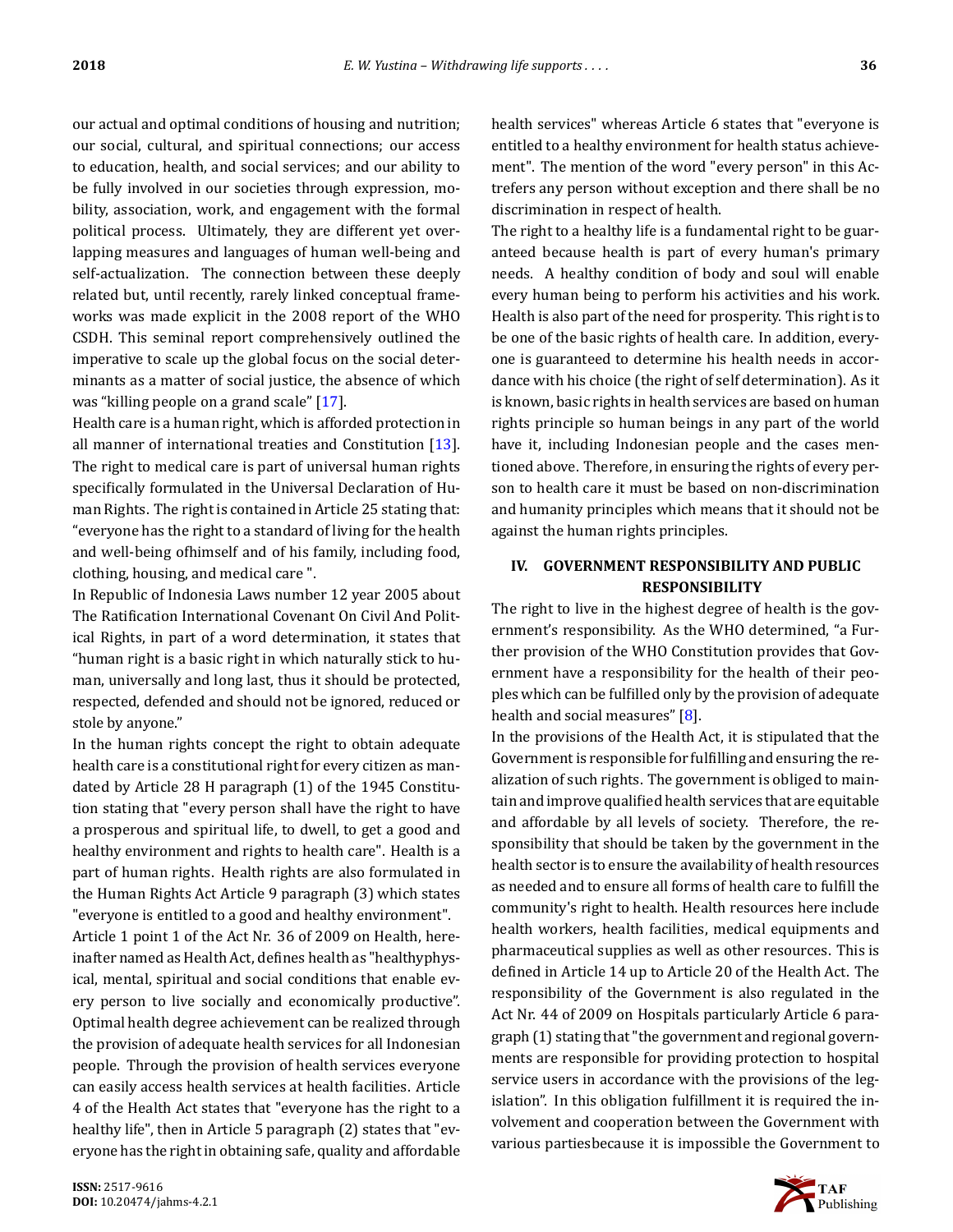bear it all alone. Therefore, the responsibility to meet the needs of healthy life is also the responsibility of the community. The government then regulates public participation in health services. In practice the rights are often privileged and lack of attention to obligations. Right to healthy living and the right to health care areeveryone's rights and the Government is responsible for making it happen.

Eventhough govenment is responsible for almost everything, it is also the responsibility of the people to participate in carrying out the health right. The right to live healthy can be achieved by fulfilling the responsibility to live in a healthy behaviour as well as responsible in embodying the right of healthy life for the family and environment  $[18]$ . As defined in Article 9 up to Article 11 of the Health Act as follows: Article 9 paragraph (1) "every person is obliged to participate, maintain and improve the highest public health level." while paragraph (2) states that "the obligations as referred to paragraph (1) refers that the implementation shall include individual health and public health efforts and health-minded development." Furthermore, Article 10 states that"everyone is obliged to respect the rights of others in the effort to obtain a phisically, biologically and sociallyhealthy environment". Article 11 stipulates that"every person has the obligation to live a healthy life to realize, maintain, and promote the highest possible health."

Based on these provisions abovefy the fulfillment of the right of prosperous-healthy life is not only the Government's obligation but it also becomescommunity's obligation. Meanwhile, the Government is responsible for the fulfillment of the community's rights to health and health services through its authority by regulating, fostering and supervising the implementation of health service efforts. The goal is to improve the highest degree of public health.

The description above shows the importance of the guarantee of the rights to a healthy life so that all parties, namely the Government and society, have obligations to realize the rights, not just the rights to "live" but the rights to live healthy in its highest degree.

On the other hand, the public is also obliged to participate in the realization of the right to health. Partly on account of these international human rights instruments that recognize a right to participate, a community participation movement that places value on involving communities in the provision of public health services has grown. This movement argues that community participation in the provision of health services increases a sense of responsibility and conscientiousness among the public, given a perceived increase in skills, information, and control over health resources. The organization and delivery of health services also benefit from community participation due to a better determination of the need for health facilities, their ideal location and size, the number and types of health workers required, employment practices, and health worker policies. Ana Ruano et al., in presenting findings from the research consortium Goals and Governance for Global Health, have also argued that through meaningful participation and community engagement, a more horizontal and inclusive approach replaces the top-down process of decision making[[17\]](#page-10-16). The government has the responsibility to provide legal protection for the realization of the right to health for the public Legal protections are an important tool to ensure the fulfillment of human rights, as they provide a framework for restitution and justice when necessary.4 To this end, governments have adopted and ratified international agreements that create binding legal obligations to protect human rights. The norms and protections provided in the Universal Declaration of Human Rights, the Convention on the Elimination of All Forms of Discrimination against Women, and the International Covenant on Economic, Social and

Cultural Rights and other global and regional human rights instruments have been interpreted as applying to people in healthcare [[19\]](#page-10-18).

#### **V. RIGHTS TO LIFE AND DEATH**

Right are manifestation of freedom in society but the bring consequences named responsibilities in the form of obligations. Therefore, in everyday life, freedom is always attached to responsibility and the rights that are always attached to obligations [\[20](#page-10-19)]. In Indonesian language human rights is called hak asasi manusia that are etymologically formed from three words, namely hak (rights), asasi (basic) and manusia (human). Rights here means true, real, definite, permanent, and obligatory whereas the word asasi means everything that is fundamental and always attached to the object. Seeing this explanation, human rights can be interpreted as fundamental rights to human beings. Soetandyo Wignjosoebroto defines human rights as "fundamental rights that are universally recognized as rights inherent in humans because of their nature as human beings." Further, Soetandyo says that the rights are called 'universal' because the rights are expressed as part of the humanity of every human being, regardless of skin color, gender, age, and cultural and religious backgrounds. While the word 'inherent' is used because these rights are owned by every human being solely because of their existence as human beings and not because of gifts from any organization of power. Since their 'inherent' characteristic, human

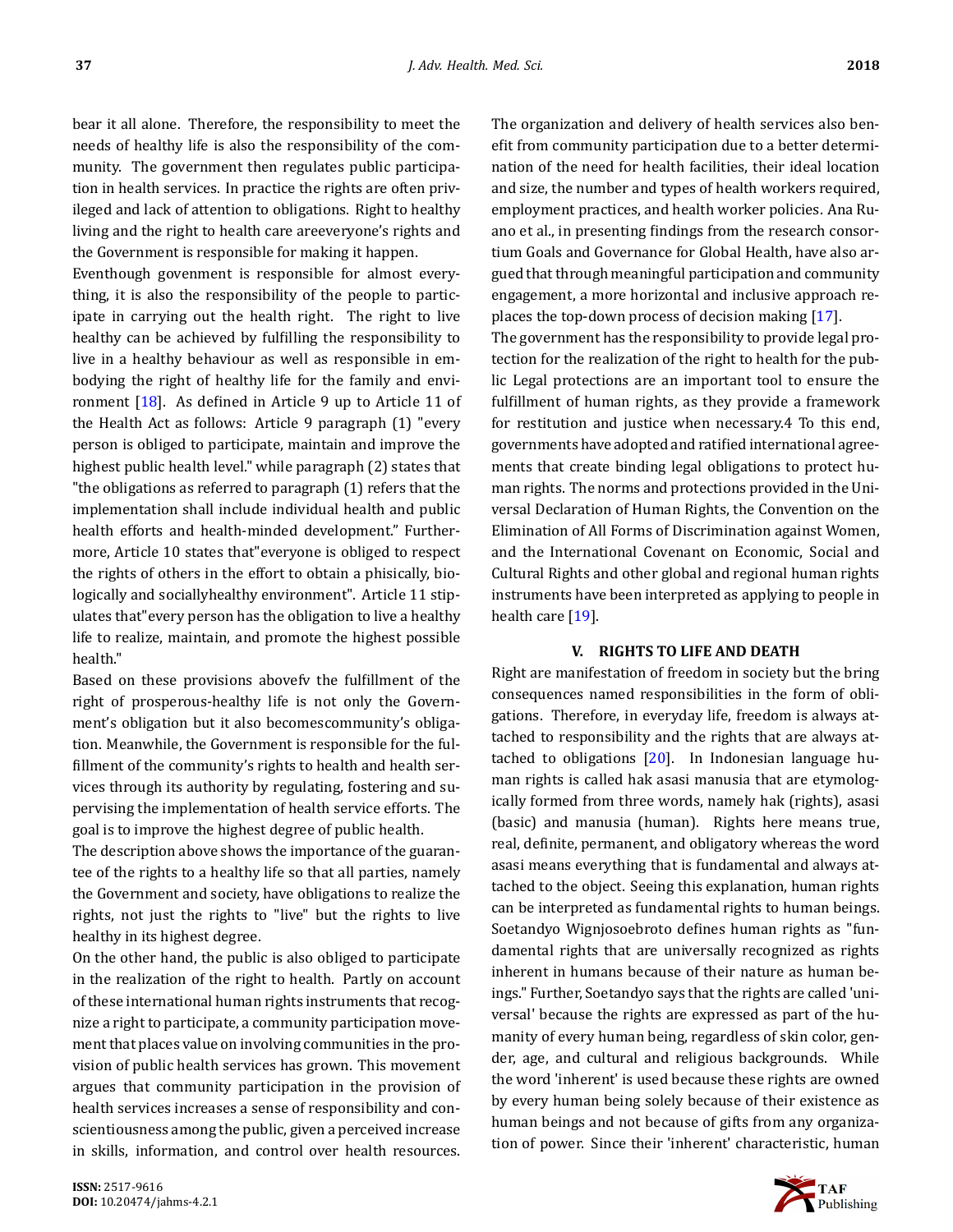rights cannot then be deprived or revoked[[21\]](#page-10-20). According to Soemantri, the development of the human rights concepts reached three stages and the rights could be grouped into three categories, namely first generation, second generation and third generation human rights. The first generation were human rights in the civil and political sphere as T. Koopmans mentioned them as de klassieke grondrechten (classical basic rights) [\[11](#page-10-10)].

The rights to health in relation with the human rights categories are often included into second generation and third generation. If the rights to health are associated with "individual health" they will be included into economic, social and cultural rights but if they are associated with "public health" they will then be included into the rights to development. According to Muladi the third generation human rights is given to collective rights on the basis of solidarity of human beings and brotherhood that are verily necessary. These human rights include, among others, "the right to development; right to peace; and the right to healthy and balanced environment "[[22\]](#page-10-21).

If there is a right to live there will be a right to die?Rights to life and death are parts of human rights affairs. Indonesia's standing point is obvious, that is "pro life", not "pro choice". Therefore, Indonesia gives priority to the rights to life. Broadly speaking, human rights principles, according to the Human Rights Law, are stipulated in the aspects of life as follows:

a. the right to life: everyone has the rights to live, to maintain life, to improve the standard of living, to live peacefully, safely, happily, prosperously physically and spiritually and has rights to a good and healthy environment.

b. the right to obtain justice: everyone, without discrimination, has the right to obtain justice by submitting requests, complaints and claims in criminal, civil and administrative cases, and to be tried by a free and impartial judicial process, in accordance with the law. Fair or just could be meant as in accordance with the law and what comparable is or what should be. Therefore, social justice would be realized if everyone got what he or she should be entitled to.

Based on the description above it is clear that Indonesia follows "pro-life" concept because it respects life and that is the reason that it regulates the right to life, not the right to die. As a consequence of "pro-life" concept the Indonesian positive law firstly did not allow an elimination of life or commonly named euthanasia. For whatever reason euthanasia were allowed to be done.

Why the rights to death? As mentioned in the beginning of this paper advances in medical science and technology had appeared some new fundamental concepts of death. Death used to be defined as the heart and breathing cessation. However, since the discovery of a respirator (respiratory device) and a pace maker someone who, for some reasons, experienced respiratory arrest or sudden cardiac arrest remained having a possibility of being helped by using the tools. This means that the patient has not died.

The problem arising then was how long the patient would be able survive with the helping tools. This situation could possibly last for days, months and even years without being known when it would end. It was obvious that the patient's life depended on the tools and if the tools were revoked he or she would soon die. Medically, it is now known if the brain record remains performing good function there is a hope that the patient will regain consciousness but if the brain is not functioning it is almost impossible for him or her to live without the tools. In other words, the patient only vegetatively lives, namely only his or her body cells that still show signs of life. Since then there is a term of brain death which means an indication that the brain is no longer functioning.

In such a situation the patient's family oft to ask the doctor to immediately end the patient's suffering by removing all assistive devices or helping tools. The problems are then, first, will the doctor be hearted to intentionally release the tools that will end the patient's life. Second, does the doctor have rights to do so without being subject to legal sanctions? It will be even more complicated if the patient or the patient's family request to bring the patient home because of socio-economic reasons (costs). If it happens it will be obvious that the doctor will be the only one who remove the helping tools or assistive devices. This means that should be responsible for that action[[23\]](#page-10-22).

In realityeuthanasia would not only be for people who are "terminally ill." Increasingly, however, euthanasia activists have dropped references to terminal illness, replacing them with such phrases as: "hopelessly ill", "desperately ill", "incurably ill", "hopeless condition", meaningless life. "An article in the journal "Suicide And Life–Threatening Behavior" describes about assisted suicide guidelines for those "with a hopeless condition". What is meant by "hopeless condition" is to include: terminal illness; severe physical or psychological pain; physical or mental debiliaition or deterioration; and a quality of life that is no longer acceptable to the individual. That means just about anybody who has a suicidal impulse. Euthanasia has adjacent meaning to "let death come" (letting die). In the literature, euthanasia is distinguished into two, namely active and passive. The active euthanasia means doing certain actions so that the patient dies, for example by ending the provision of artificial

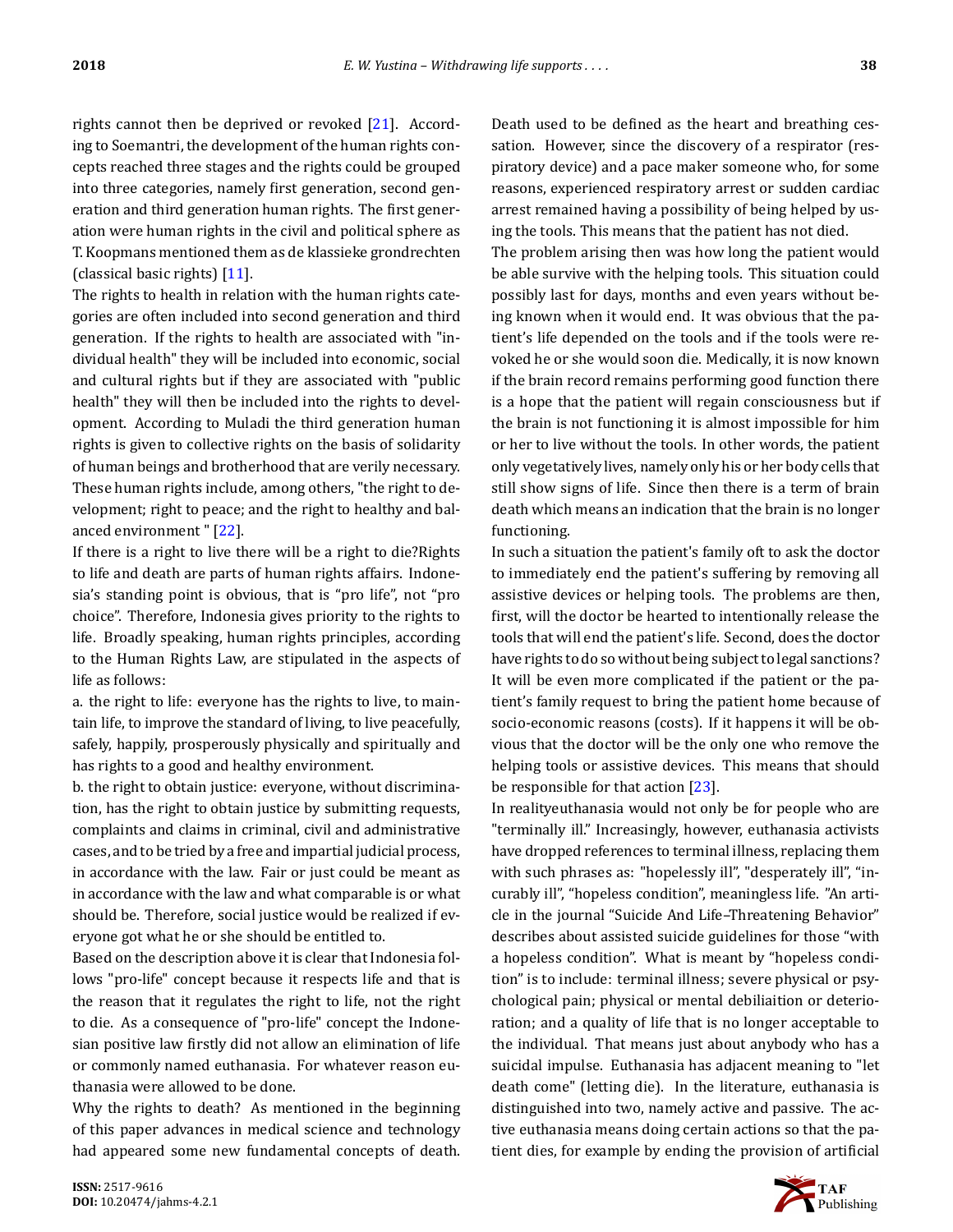breath through a respirator or removing the ventilator in the sense of terminating the artificial breathing. Passive euthanasia, on the other hand,means not starting to take any action to prolong the patient's life because it will not be useful anymore (not initiating life support treatment). Even it probably will add the patient's sufferings, for example an elderly patient having chronic heart disease who gets a heart attack for the umpteenth time and has been unconscious for a long time will not be given a shock therapy or to be connected to a ventilator [\[10](#page-10-9)].

As a consequence of a welfare state concept all citizens' lives are then interfered by the State from their birth until they die. Similarly, in terms of determining the right to live and the right to die. Indonesia interfere these rights through provisions on the determination of death and organ donation. Indonesia is a country that belongs to the category of "pro-life" but to accommodate technological developments in the field of medicine the determination of death and organ donation are needed to be stipulated. This can be interpreted as a form of "passive" euthanasia provision but it is based on very strict restrictions.

One of the strict requirements is adecision to provide assistance is not taken by just one person. A decision to provide assistance must always involve a doctor who will issue a prescription regarding the drug or material to be used. The decision of providing assistance and judging whether the assistance is necessary really need maximum accuracy and thoroughness in accordance with applicable decency, for example by inviting a discussion involving several colleagues and other experts[[24\]](#page-10-23).

#### **VI. REGULATION ON EUTHANASIA IN INDONESIA**

Indonesian positive law does not distinctly regulate euthanasia. In the Book of Criminal Code (KUHP), euthanasia is implicitly regulated in Article 344 of KUHP stating that the doers will probably be imprisoned for a quite long time. This Article says that those who terminatesomeone's life based on wholehearted request will be punished by < 12 years imprisonment and will be added with 1/3 if the doers are medical doctors. This article is assumed to be a legal base for those who assisted to terminate someone's life as wholehearted request of the one him/herself There are two kinds of euthanasia.

1. (frequently said) Active euthanasia *→* there is a explicitly spoken or written request (termination as request).

2. Passive euthanasia *→* there is no request (termination without request).

As mentioned before euthanasia is basically prohibited. In accordance with the development of technology in medical field and the legislation changes in Indonesia, euthanasia is passively regulated in the Minester of Health' Regulation (Permenkes) on Death Determination and Donated Organ Utility. However, there should be some strict conditions and limitations to do that. The reasons behind are: the main principle is human rights; the rights of self determination. This is the reason why a regulation on the legal subjects having the rights, especially patients, is necessary.

#### **A. Legal Basis**

1. Act Nr. 29/2004 on Medical Practises

2. Act Nr. 36/2009 on Health

3. Act Nr. 44/2009 on Hospital

4. Government Regulation (PP) Nr.18/1981 on Clinical Corpse Surgery and Anatomical Corpse Surgery and Device and Human Body's Tissue Transplantation

5. Government Regulation (PP) Nr.32/1996 on Health Human Resources that was recently changed by the Act Nr. 36/2014 on Health Human Resources

6. Minester of Health's Regulation (PERMENKES) Nr. 269/2008 on Medical Records

7. Minester of Health's Regulation Nr 290/2008 on Medical Action Approval

8. Minester of Health's Regulation Nr. 1438/2010 on Medical Services Standard

9. Minester of Health's Regulation Nr. 755/2011 on the Medical Committee Administration at a Hospital

10. Minester of Health's Regulation Nr. 2052/ 2011 on Practice Permit and Medical Practice Administration

11. Minester of Health's Regulation Nr 012/2012 on Hospital Accreditation

#### **B. Why Death Determination Needs to be Regulated?**

The reason why death determination needs to be regulated can be seen in the considerations of the Health Minister's Regulation Nr. 37 of 2014 stating that "to implement the stipulation of Article 123 paragraph (3) of the Act Nr. 36/ 2009 on Health,it is necessary to make a Minester of Health's Regulation on Death Determination and Donated Organs Utilization".Article 2 of the Health Act states that "health development is conducted based on the principles of humanism, equilibrium, utility, protection, honor to rights and duties, justice, gender non-discriminination, and religious values and norms.This may mean that one of the principles of the death determination is based on the humanity principles to accommodate human rights in doing so.The Atribution of Article 123 paragraph (3) of the Health Act says "further provision on death determinationand donated organs utility as mentioned at paragraph (1)

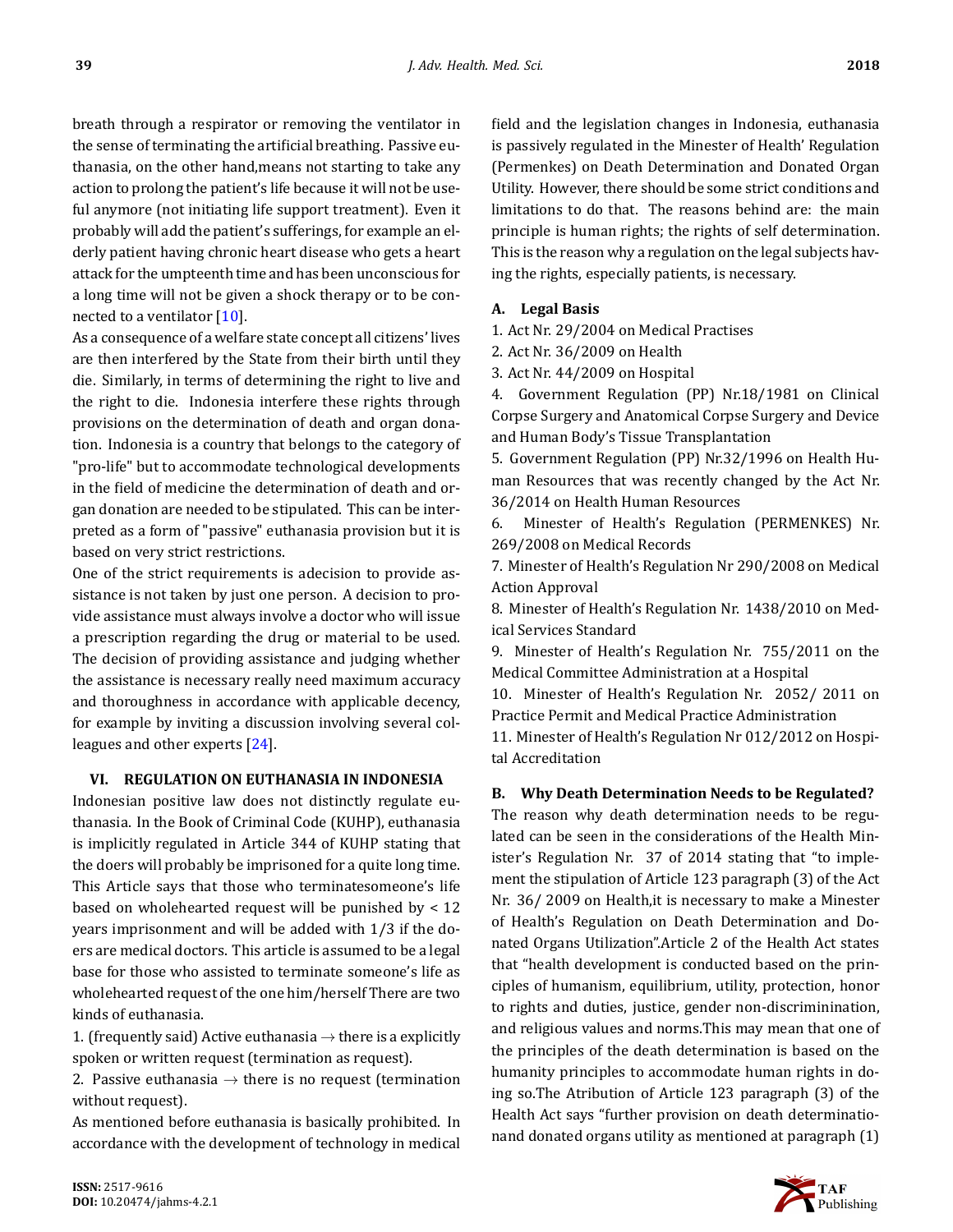and paragraph (2) will be regulated by Ministerial Regulation" Through the mandate of the Health Act it was issued a form of regulation on death determination and organ donation through the Health Minister's Regulation Nr. 37 of 2014. The Regulation stipulates the limitation of understanding of withdrawing life supports as set forth in Article 1 Paragraph (1): withdrawing life support therapy is to withdraw some or the whole life supportdevices.

The objectives of regulating death determination and organ donation utility were formulated in Article 2, namely to provide legal certainty; and b. to provide legal protection to the patients and patients' families, health manpower, and health service facilities.

Article 3 of the Health Minister's Regulation Nr. 37/2014 stipulates the scope of regulation that includes:

a. died brain-stem confirmation that the dying process happened when the patient was getting services at the health service facility

b. withdrawing of life support therapy

c. postponement of life support therapy

d. donated organ utility

How to determine the death? This can be seen in Article 4 and Article 12. Article 4 of the Health Minister's Regulation Nr. 37 of 2017 states that:

 $(1)$  patient's death confirmation could be in the health service facility or out of the health service.

 $(2)$  the death confirmation as mentioned in the paragraph (1) should respect to religious values andnorms, morality, ethics, and law.

Article 12 of the Regulation states that "patient's death time was detected when it was declared that the patient had got died brain-stem, not when the ventilator was taken from the body or the heart stopped beating".

The regulation of death determination especially in relation with the termination of life aids is closely related to the legal relationship in health services. As it is known that the legal relationship in health services specifically involves a minimum of three parties namely: doctors (medical personnel), patient (patient's families) and health facilities (hospital). The legal relationship establishes the rights and the obligations of each party domiciling as the subjects of the health service law.

Legal subjects involving in death determination matters: patient; patient's family; health manpower or human resources; and director or head or the hospital. Patient's family members who have the rights are:

1. husband or wife

2. family members having up and down straight lines (sons, daughters, or parents)

3. if not available, then the family members have side line (siblings).

In regulating the requirements for health workers in relation with the services of life aids termination and organ donation, Article 5 of the Health Minister'sRegulation Nr. 37 of 2014 define:

1. death determination at health service facility should be done by medical human resource

2. medical human resources as mentioned in (1) are, in priority, amedical doctor

3. in case there are no medical human resources as mentioned in (2), the death determination can be done by a nurse or a midwife Chapter III of Health Minister's Regulation Nr. 37 of 2014, particularly Article 14, regulates the withdrawing or postponement of life support therapy. They mentions, among others, as follows:

1. Patients suffering from unhealed diseases (in a terminal state) and when every medical action would be futile. To these patients withdrawing or postponement of life support therapy could be done.

2. The judgment and decision about patient's terminal state condition and the head of the hospital.

3. The decision on withdrawal or medical attention to the patient as mentioned in paragraph (1) was made by a team of medical doctors appointed by medical staff Committee or Ethics Committee.

4. The plan of withdrawing or postponement of life support therapy should be informed and should get approval from the patient's family or the representatives of the family.

5. Life Support Therapy that could be withdrawn or postponed were only therapeutic acts and/or extra-ordinary services, including:

- a. services at Intensive Care Unit
- b. heart and lungs resusitation
- c. disrythmia control
- d. tracheal intubation
- e. mechanic ventilation
- f. vasoactive medicine
- g. parenteral nutrition
- h. artificial organs
- i. transplantation
- j. blood transfusion
- k. invasive monitoring
- l. antibiotics, and

m. other acts that decided in the medical service standard. 6. Life support therapy that could not be withdrawn or postponed include oxygen, enteral nutrition, and crystaloid liquid.

The provision of Article 14 paragraph (6) is an exception.

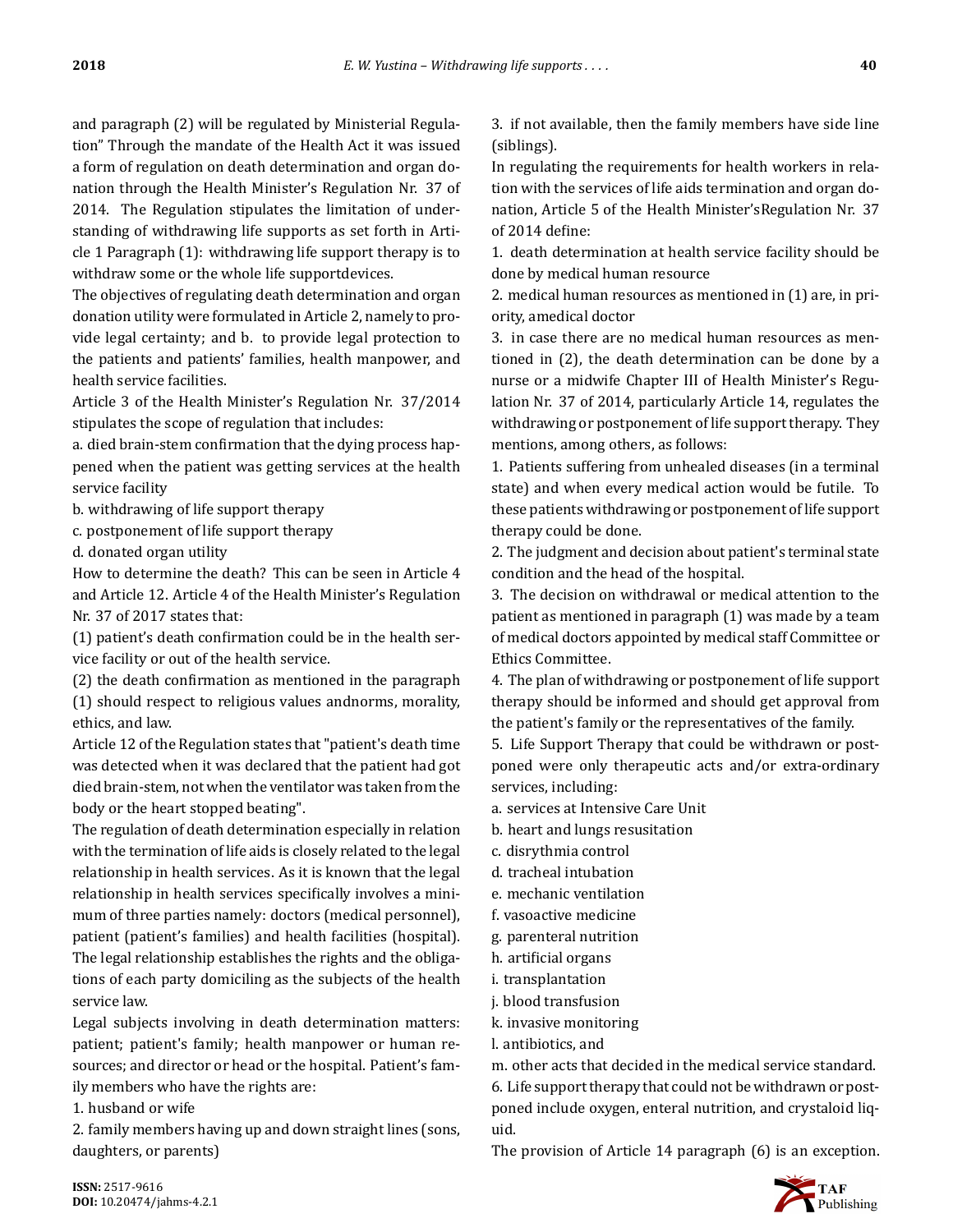Based on the article, respiratory supporting devices are included as "could be withdrawn" because it is dealt with oxygen life support therapy.

To ensure human rights protection the regulation on the termination of life aids should provide a limitation of the procedure. The procedure of withdrawing life support therapy according to Article 15 is formulated as follows: (1) The patient's family could request the doctor to do withdrawing or postponement of life support therapy or to ask the doctor to assess the patient's condition for the withdrawing or postponement.

(2) The decision of withdrawal or treatment of life support therapy, medical acts to patient, as mentioned in paragraph (1) wasmade by the medical doctor team appointed by Medical Committee or Ethic Committee.

(3) The request of patient's family as mentioned in paragraph

(1) could only be done in some circumstances:

a. The patient was not competent but he could have his message dealing with the case (advanced directive) that could be:

1. a message specifically telling to do withdrawing or postponement of life support therapy if reached futility condition.

2. a message telling that a decision was delegated to a certain person (surrogate decision maker)

b. Uncompetent patient and had not willed his or her family (4) It will be excluded from the stipulation as mentioned in paragraph (1) and paragraph (2) if the patient remained being able to make a decision and to declare his own will.

(5) In case the request was declared by the patient as mentioned in paragraph (3), the patient's request should be fulfilled.

(6) In case there was incompatibility between the request of the patient's family and the recommendation of the team appointed by the Medical Committee or Ethic Commiittee and the family remained requesting to withdraw or postpone the life support therapy, the responsibility was in the side of the patient's family.

Article 15 paragraph (5) and paragraph (6) as provisions on the legal standing of terminally illed patient state:

a. a terminally illed patient remained to be the main legal subject so that hehad the right to decide his own will - see Article 15 Paragraph (5) and paragraph (6).

b. in case the patient could not declare his or her own will, his legal standing was then replaced by his family's member having the rights.

#### **VII. CONCLUSION**

Withdrawing life supports therapy is indeed a dilemmatic problem in Indonesia. On one side it deals with a choice that requires rational and practical considerations whereas on the other side it deals with "a right to live" that is mandated by Universal Declaration of Human Rights issued by UNO and national legislations as well. This problem is not only faced by hospitals but also the patient's family and even the patient himself. Considering this dilemmatic situation some provisions are made in the efforts of getting the solution. The Indonesian Government, particularly the Ministry of Health, has a deep concern with this problem and then made some provisions dealing with withdrawing life supports therapy. Here are some points of consideration dealing with the provisions:

1. Indonesian positive law does not distinctly regulate euthanasia,because Indonesia is one of "pro-life" concept followers. The essence of human rights provision is a right to life.

2. Euthanasia is basically prohibited, because euthanasia is an act of ending life so that it is contrary to the right to life originated from human rights.

3. The Health Act commits to make a regulation on withdrawing of life support therapy.This is done to accommodate the needs of providing legal protection to the patient concerned as a result of technological development in the medical field as well as the social development.

4. The regulation on withdrawing of life support therapy could be categorized as passive euthanasia.This regulation provide a way out for a dilemma faced by the doctors and the patient's family who are in a hopeless situation.

5. Withdrawing of life support therapy can be done on strict conditons. The intention of this limitation is ensure that the action is carefully conducted, taking into account guarantees of legal certainty, justice and usefulness as values on which a law is made.

6. The conditions are:

a. place: in or out of the health service facility

b. authorized legal subjects: patient or his or her family

c. the main medical resources are medical doctors; if there is no doctors it could be done by a nurse or a midwife

d. the procedure could be as requested or not requested.

7. respiratory supporting devices are excluded because they deal with oxygen lifesupport therapy.This provision is meant that although 'withdrawing of life support therapy' is permitted to be conducted the main tool, namely the respirator, is not allowed to be revoked.